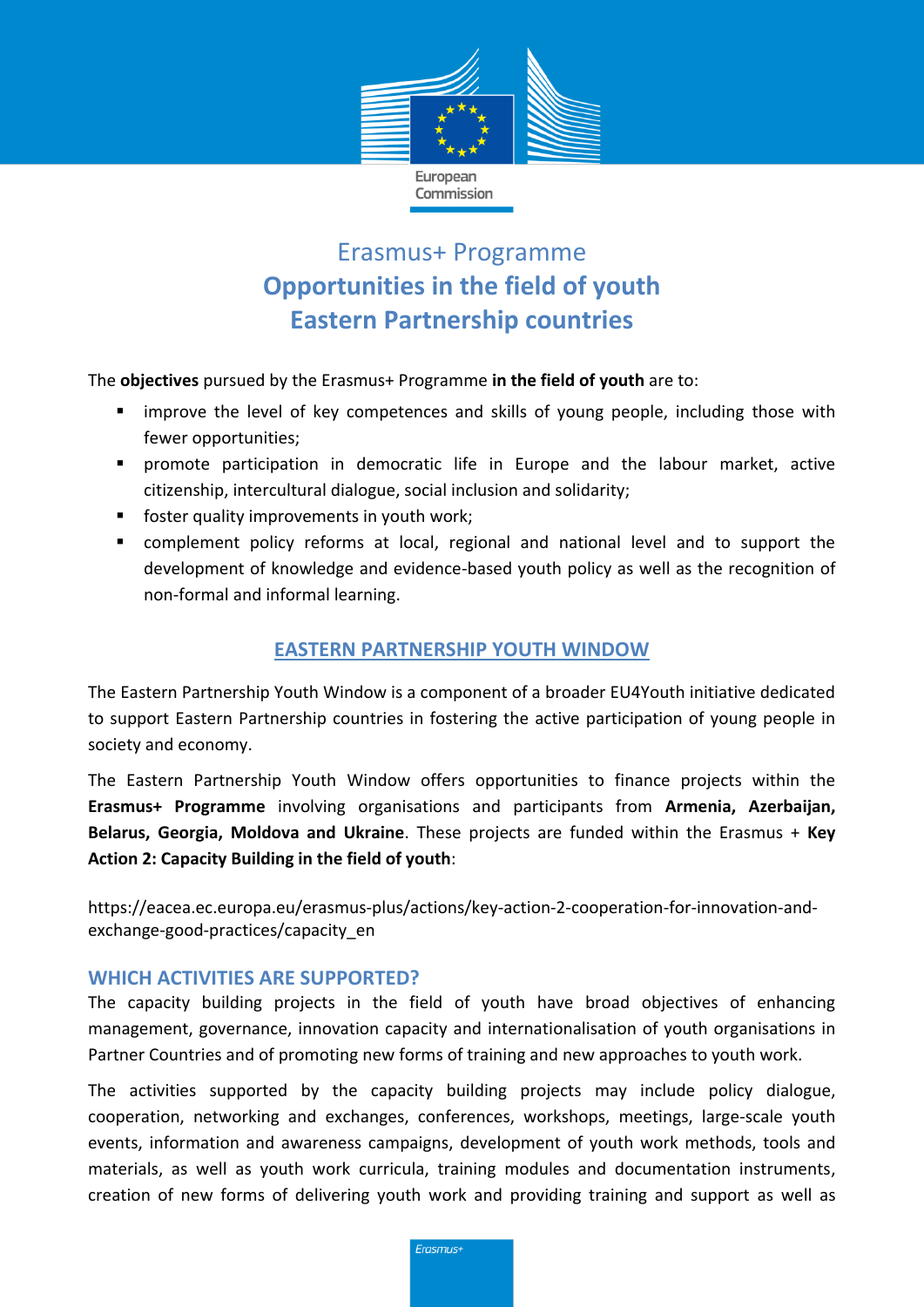mobility activities (Youth Exchanges, European Voluntary Service and Mobility of youth workers between Programme and eligible Partner countries).

The Eastern Partnership Youth Window combines the capacity building and mobility activities through one of the two project types:

 **Civil society fellowships for youth** (involvement of 'young leaders' in policy making and projects related to this topic)

Inclusive and participatory projects will strengthen the capacity of youth organisations and youth workers to build constructive relations with a variety of partners, including public bodies and civil society organisations. Selected young leaders – the "Fellows" – coming from the applicant organisations, will enhance their skills and competences in the field of policy development, through mobility activities and working in hosting organisations in the EU. Activities have to involve transnational non-formal learning mobility activities, like, for example, mentorship schemes and job shadowing. As part of the project implementation, young leaders will also carry out small youth policy engagement projects upon return to their sending organisation.

 **Partnerships for Entrepreneurship** with a focus on entrepreneurship education and social entrepreneurship.

Projects will promote youth entrepreneurship and education and social entrepreneurship among young people through transnational non-formal learning projects based on multilateral partnerships. Priority will be given to projects which offer practical solutions to social challenges present in the communities of origin and exploit the economic potential of the region also by involving the private sector. This type of project may also include mobility activities.

The European Commission allocates about 60% of the available funds to "Civil Society Fellowships for Youth" and 40% to "Partnership for Entrepreneurship".

## **WHO CAN PARTICIPATE?**

The **applicant organisation** must be established in an Eastern Partnership country and be one of the following:

- Non-profit organisation, association, NGO (including European Youth NGOs);
- National Youth Council:
- **Public body at local, regional or national level;**
- **Private company, including social enterprise.**

A **participating organisation** can be any public or private organisation, established in a Programme Country or in a Partner Country from Eastern Partnership (Region 2).

## **HOW TO APPLY?**

The Eastern Partnership Youth Window is implemented **at centralised level**, i.e. applications are submitted to the Education, Audiovisual and Culture Executive Agency:

https://eacea.ec.europa.eu/erasmus-plus/funding/capacity-building-in-field-youth-2017\_en

Applicants have to submit their grant application **by 8 March 2017 at 12:00** (midday Brussels time) for projects starting between 1 July and 31 December 2017.